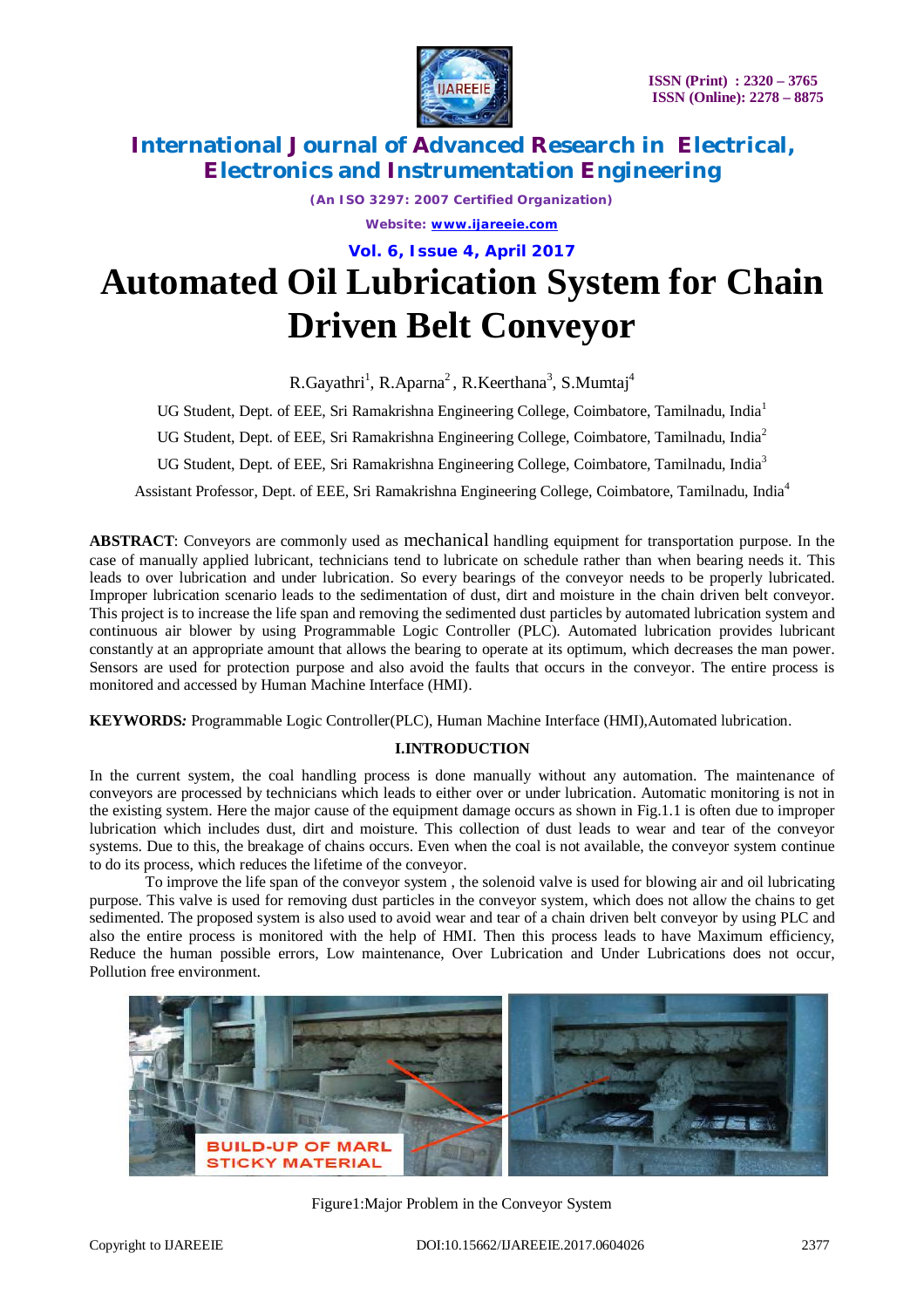

*(An ISO 3297: 2007 Certified Organization)*

*Website: [www.ijareeie.com](http://www.ijareeie.com)*

### **Vol. 6, Issue 4, April 2017**

### **II.CONVEYOR SYSTEM**

A conveyor system is used for mechanical handling equipment that moves materials from one location to another. Conveyors are especially useful in applications involving the transportation of heavy or bulky materials. These systems allow quick and efficient transportation for a wide variety of materials, which make them popular in the material handling and packaging industries. Many kinds of conveying systems are available and are used according to the various needs of industries.

Conveyor systems are commonly used in many industries including the Mining, automotive, agricultural, computer, electronic, processing, aerospace, pharmaceutical, chemical, bottling and canning, print finishing and packaging.



Figure2: Chain Driven Belt Conveyor

In the Chain driven conveyor the belt is bolted to a series of cross-members, the ends of which connects to chains running down each side of the conveyor. The chains connect to the motor via a sprocket. This produces a high degree of linkage between the belt and the motor, making slippage impossible.



Figure3(a,b,c,d):Design and Dimensions of the Conveyor for 1m.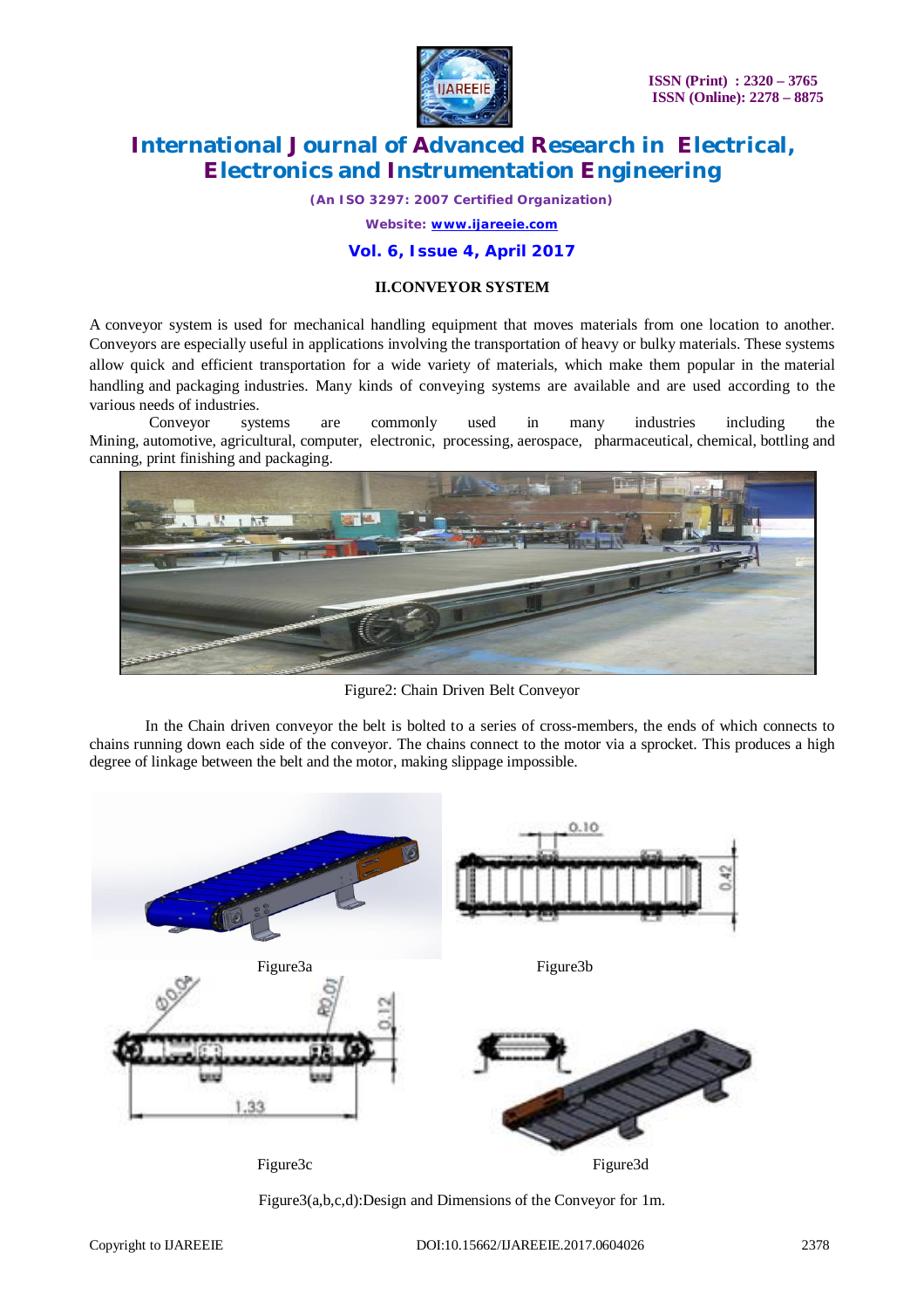

*(An ISO 3297: 2007 Certified Organization) Website: [www.ijareeie.com](http://www.ijareeie.com)* **Vol. 6, Issue 4, April 2017**

#### **III.LUBRICATION**

Lubrication is the process or technique employed to reduce friction between, and wear of one or both, surfaces in close proximity and moving relative to each other, by interposing a substance called a lubricant between them. Adequate lubrication allows smooth continuous operation of equipment, reduces the rate of wear, and prevents excessive stresses or seizures at bearings. When lubrication breaks down, components can rub destructively against each other, causing heat, local welding, destructive damage and failure.

#### **AUTOMATED CHAIN LUBRICATION**

Automated chain lubrication systems apply metered quantities of lubricant to the chain, exactly where and when it is needed, while the chain is in operation. Proper metering keeps the lubricant quantity to a minimum, yet ensures sufficient amounts, thus reducing the impact on budget and the life span of the chain can often be increased by ten times and more. Appropriate amount of lubricant prevents the problem of over lubrication and under lubrication.



Figure4:Automated chain lubrication

This leads to

- Increase life expectancy of the chain.
- Minimize downtime resulting from insufficient lubrication.
- Reduce energy consumption.
- Cooling of fast-running chains.
- Reduce harmonics.
- Protects the equipment from major damage.
- Improve the efficiency and reliability of machinery

#### **IV.PLC SIMULATION FOR PROTOTYPE MODEL**

| <b>M. Siemens - G:VAparna\Project2\Project2</b>                                        |                                                                                            | $ \rightarrow$ $\times$                         |
|----------------------------------------------------------------------------------------|--------------------------------------------------------------------------------------------|-------------------------------------------------|
| Project Edit View Insert Online Options Tools Window                                   | Help<br>今日Save project 当 ※ 迫向 × り± C*± 位田田田県 は ダ Goonline が Gooffine あ 田田 * 三 11           | <b>Totally Integrated Automation</b><br>PORTAL  |
| <b>Project tree</b><br>$\mathbf{H}$                                                    | Project2 > PLC 1 [CPU 1212C DC/DC/DC] > Program blocks > Main [OB1]<br>$   \times$         | Instructions <b>P</b> D <b>F</b>                |
| <b>Devices</b>                                                                         |                                                                                            | <b>Options</b><br>日当                            |
| [m] na-<br>900                                                                         | R\$ R\$ 박 박 리 노 리 노 오 코 프 리 리 리 리 스 스 오 21 21 2 - 1 - 1 - 2 - 2 2 23<br>$\Box$             | Instructions<br>$\cdot$ $\equiv$ $\omega$       |
|                                                                                        | Block interface                                                                            | $\vee$ Favorites                                |
| $-1$ Project <sub>2</sub><br>$\sim$                                                    |                                                                                            |                                                 |
| Add new device                                                                         | $-1 = -1 = -0 = 1$<br>ᅩ<br>$\rightarrow$                                                   | 177<br>and the <b>s</b><br>and the company from |
| ally Devices & networks                                                                | $\sim$<br>Block title: "Main Program Sweep (Cycle)"                                        | ᅩ<br>$\rightarrow$                              |
| * B PLC 1 (CPU 1212C DC/DC/                                                            | Comment                                                                                    | 3 Testin                                        |
| <b>TY</b> Device configuration                                                         | Network 1:<br>$\overline{\phantom{a}}$                                                     |                                                 |
| V. Online & diagnostics<br>- Im Program blocks                                         |                                                                                            |                                                 |
| Add new block                                                                          | Comment                                                                                    |                                                 |
| <b>ED</b> Main [OB1]                                                                   |                                                                                            | <b>Plass</b>                                    |
| Disystem blocks                                                                        | MOVE                                                                                       |                                                 |
| E La Technology objects                                                                | ENO<br>EN<br><b>New York 1</b>                                                             |                                                 |
| <b>b m</b> <sup>2</sup> External source files<br>$\blacktriangleright$ $\Box$ PLC tags | Sayyo 4<br>4> out : "Load_Value"<br>"Load Cell                                             |                                                 |
| I all PLC data types                                                                   | Reading" - IN                                                                              | <b>J</b> Libraries                              |
| I line Watch and force tables                                                          |                                                                                            |                                                 |
| <b>EN Online backups</b>                                                               |                                                                                            |                                                 |
| <b>284 Program info</b>                                                                | Network 2:                                                                                 |                                                 |
| Device proxy data                                                                      | Comment                                                                                    |                                                 |
| <b>My Text lists</b>                                                                   |                                                                                            |                                                 |
| <b>Fig Local modules</b><br>$\blacktriangleright$ Fig. HMI 1 (KTP400 Basic colo        |                                                                                            |                                                 |
| <b>TY</b> Device configuration                                                         | <b>CANAD</b><br><b>SM3.0</b><br>"Load Value"<br>"Above"                                    |                                                 |
| V. Online & diagnostics                                                                | $\sim$                                                                                     | <b>Basic instructions</b>                       |
| <b>Runtime settings</b>                                                                | Int.<br>8000                                                                               | Extended instruc                                |
| $\blacktriangleright$ $\blacksquare$ Screens                                           |                                                                                            | > Technology                                    |
| <b>Tool</b> Passage managements<br>$\overline{\phantom{a}}$                            | 100%                                                                                       | > Communication                                 |
| > Details view                                                                         | <b>N.Info @ V. Diagnostics</b><br><b>Q</b> Properties                                      | > Optional packages                             |
| <b>EE</b> Overview<br>4 Portal view                                                    | nth Devices & ne<br><b>E</b> Main<br>Root screen<br>The project Project2 was saved success |                                                 |
| ◛<br>$\bullet$                                                                         | V <sub>13</sub><br><b>MORE S. CLUB</b><br><b>College Inc.</b>                              | 11:49 AM<br>- Pat RP - at 49<br>3/23/2017       |

Figure5:Ladder diagram (Rung1 & Rung2)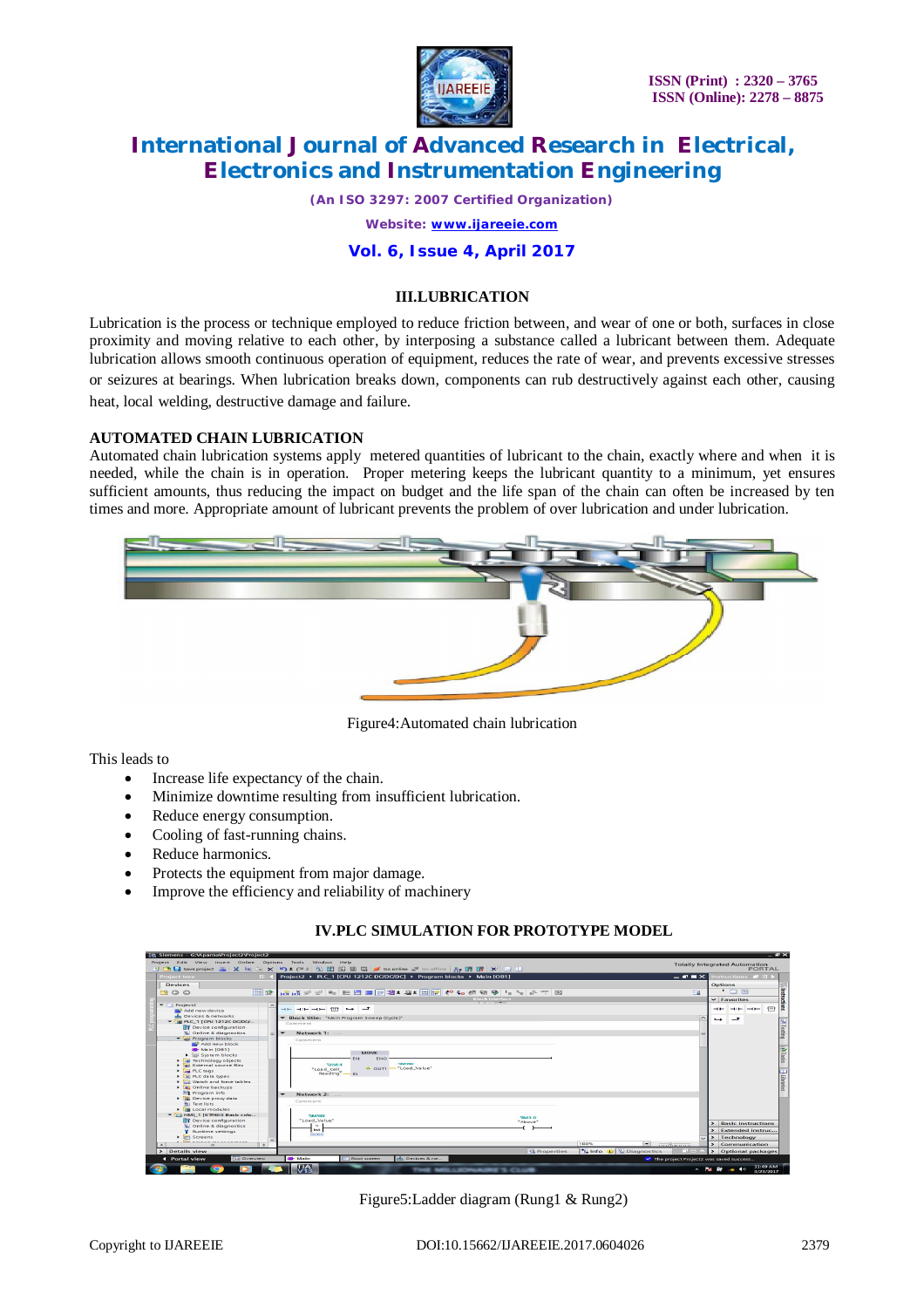

*(An ISO 3297: 2007 Certified Organization)*

*Website: [www.ijareeie.com](http://www.ijareeie.com)*

### **Vol. 6, Issue 4, April 2017**



Figure6:Ladder diagram(Rung3 & Rung4)

| <b>Project tree</b>                                                                                                                                                                                                                         |             |                               |                                                                                                                                                                                                                                           | 中心日Seeproject 当 X 班 / X 约 : (2: 2) 田田田田 / Goonine が Gootine み語   X -    <br>Project2 > PLC_1 [CPU 1212C DC/DC/DC] > Program blocks > Main [OB1] |                                                                                                              |                                     | $    \times$ $-$ |   | structions in             |                |
|---------------------------------------------------------------------------------------------------------------------------------------------------------------------------------------------------------------------------------------------|-------------|-------------------------------|-------------------------------------------------------------------------------------------------------------------------------------------------------------------------------------------------------------------------------------------|-------------------------------------------------------------------------------------------------------------------------------------------------|--------------------------------------------------------------------------------------------------------------|-------------------------------------|------------------|---|---------------------------|----------------|
| Devices                                                                                                                                                                                                                                     |             |                               |                                                                                                                                                                                                                                           |                                                                                                                                                 |                                                                                                              |                                     |                  |   | Options                   |                |
| 900<br>四卦                                                                                                                                                                                                                                   |             |                               |                                                                                                                                                                                                                                           |                                                                                                                                                 | NANX 中国 2010   三国 2010   2012   2012  2012  2013  2013  2012  2012  2013  2013  2013  2013  2013  2013  2013 |                                     | 三                |   | <b>Austral and</b>        |                |
|                                                                                                                                                                                                                                             |             |                               |                                                                                                                                                                                                                                           |                                                                                                                                                 | <b>Block interface</b>                                                                                       |                                     |                  |   | $\vee$ Favorites          |                |
| $-$ 1 Papierr2                                                                                                                                                                                                                              | $\tilde{ }$ |                               |                                                                                                                                                                                                                                           |                                                                                                                                                 |                                                                                                              |                                     |                  |   |                           |                |
| <b>W</b> Add new device                                                                                                                                                                                                                     |             | $-1 - 10 - 10$                | ╌<br><b>Show the Contract of the Contract of the Contract of the Contract of the Contract of the Contract of the Contract of the Contract of the Contract of the Contract of the Contract of the Contract of the Contract of the Cont</b> |                                                                                                                                                 |                                                                                                              |                                     |                  |   |                           | 1 <sub>H</sub> |
| de Devices & networks                                                                                                                                                                                                                       |             | in source interactions on the |                                                                                                                                                                                                                                           |                                                                                                                                                 |                                                                                                              |                                     |                  | ÷ | $\overline{\phantom{a}}$  |                |
| $= 1$ B.C. 1 (CPU 1212C DC/DC/                                                                                                                                                                                                              |             | Comment.                      |                                                                                                                                                                                                                                           |                                                                                                                                                 |                                                                                                              |                                     |                  | j |                           |                |
| To Device configuration                                                                                                                                                                                                                     |             |                               |                                                                                                                                                                                                                                           |                                                                                                                                                 |                                                                                                              |                                     |                  |   |                           |                |
| & Online & diagnostics                                                                                                                                                                                                                      |             | <b>DLOCK</b><br>"Nikin Monor" | TAIR OF<br>"Above"                                                                                                                                                                                                                        |                                                                                                                                                 | 200.2<br>"Low Speed"                                                                                         |                                     |                  |   |                           |                |
| The Program blocks                                                                                                                                                                                                                          |             |                               |                                                                                                                                                                                                                                           |                                                                                                                                                 |                                                                                                              |                                     |                  |   |                           |                |
| Add new block                                                                                                                                                                                                                               |             |                               |                                                                                                                                                                                                                                           |                                                                                                                                                 |                                                                                                              |                                     |                  |   |                           |                |
| <b>B</b> Main (CO1)                                                                                                                                                                                                                         |             |                               |                                                                                                                                                                                                                                           |                                                                                                                                                 |                                                                                                              |                                     |                  |   |                           |                |
| . Bi System blocks                                                                                                                                                                                                                          |             |                               |                                                                                                                                                                                                                                           |                                                                                                                                                 |                                                                                                              |                                     |                  |   |                           |                |
| <b>De Technology objects</b>                                                                                                                                                                                                                |             | Network B:                    |                                                                                                                                                                                                                                           |                                                                                                                                                 |                                                                                                              |                                     |                  |   |                           |                |
| Digit External source files                                                                                                                                                                                                                 |             | Commercett                    |                                                                                                                                                                                                                                           |                                                                                                                                                 |                                                                                                              |                                     |                  |   |                           |                |
| $P$ <sub>a</sub> PLC tags:                                                                                                                                                                                                                  |             |                               |                                                                                                                                                                                                                                           |                                                                                                                                                 |                                                                                                              |                                     |                  |   |                           |                |
| <b>&gt; Dig PLC data types</b>                                                                                                                                                                                                              |             | Ticso o                       | <b>TAXES</b>                                                                                                                                                                                                                              |                                                                                                                                                 | <b>SOO 3</b>                                                                                                 |                                     |                  |   |                           |                |
| Di Watch and force tables<br><b>F</b> a Online backups                                                                                                                                                                                      |             | "Nevirt Motor"                | "Eelow"                                                                                                                                                                                                                                   |                                                                                                                                                 | "Full Speed"                                                                                                 |                                     |                  |   |                           |                |
| <b>29 Program info</b>                                                                                                                                                                                                                      |             |                               |                                                                                                                                                                                                                                           |                                                                                                                                                 |                                                                                                              |                                     |                  |   |                           |                |
| <b>E. Device prondata</b>                                                                                                                                                                                                                   |             |                               |                                                                                                                                                                                                                                           |                                                                                                                                                 |                                                                                                              |                                     |                  |   |                           |                |
| <b>All Teaching</b>                                                                                                                                                                                                                         |             |                               |                                                                                                                                                                                                                                           |                                                                                                                                                 |                                                                                                              |                                     |                  |   |                           |                |
| Local modules                                                                                                                                                                                                                               |             | Network 9:                    |                                                                                                                                                                                                                                           |                                                                                                                                                 |                                                                                                              |                                     |                  |   |                           |                |
| THE HMI 1 EKTP400 Basic colo                                                                                                                                                                                                                |             | Comment                       |                                                                                                                                                                                                                                           |                                                                                                                                                 |                                                                                                              |                                     |                  |   |                           |                |
| <b>ITY Device configuration</b>                                                                                                                                                                                                             |             |                               |                                                                                                                                                                                                                                           |                                                                                                                                                 |                                                                                                              |                                     |                  |   |                           |                |
| <b>V.</b> Online & disanastics                                                                                                                                                                                                              |             | <b>1043 T.</b>                | $-20.2$                                                                                                                                                                                                                                   | 500.0                                                                                                                                           | 500.4                                                                                                        |                                     |                  |   | <b>Basic instructions</b> |                |
| Runtime settings                                                                                                                                                                                                                            |             | "Chain Sensor"                | "Belt Sensor"                                                                                                                                                                                                                             | "Alain Motor"                                                                                                                                   | "Buzer"                                                                                                      |                                     |                  |   | > Extended instruc.       |                |
| > Im Screens                                                                                                                                                                                                                                |             |                               | ᅭ                                                                                                                                                                                                                                         |                                                                                                                                                 |                                                                                                              |                                     |                  |   | > Technology              |                |
| <b>Control de la companya de la companya de la control de la control de la control de la control de la control de la control de la control de la control de la control de la control de la control de la control de la control d</b><br>in. |             |                               |                                                                                                                                                                                                                                           |                                                                                                                                                 |                                                                                                              | 100%                                | $\blacksquare$   |   | > Communication           |                |
| > Details view                                                                                                                                                                                                                              |             |                               |                                                                                                                                                                                                                                           |                                                                                                                                                 | Q Properties                                                                                                 | <b>Ulado 3</b> <i>L</i> Diagnostics |                  |   | > Optional packages       |                |

Figure7:Ladder diagram(Rung5,Rung6 & Rung7)

### **V. HMI PROGRAMMING**



Figure8:HMI Screen 1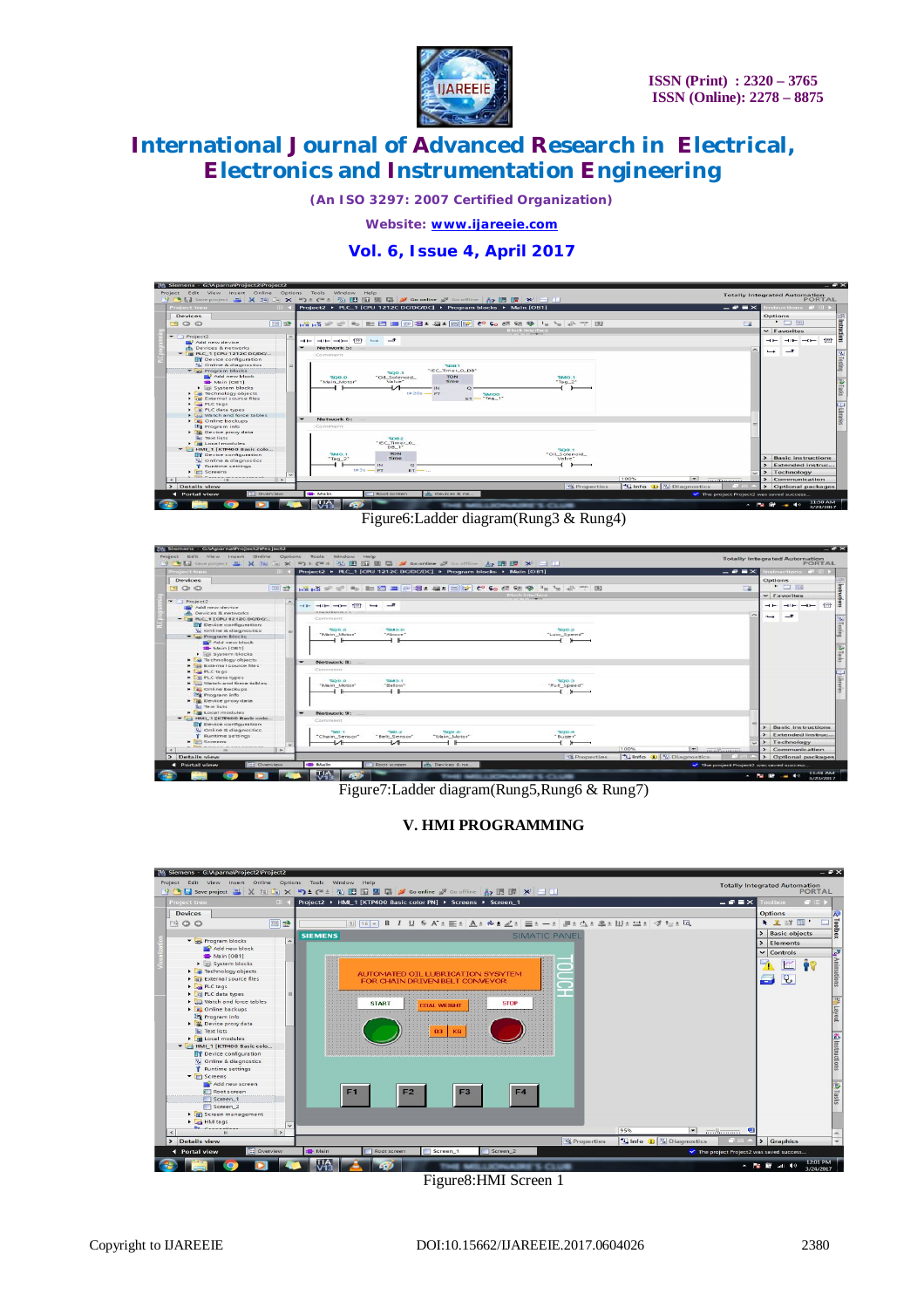

*(An ISO 3297: 2007 Certified Organization)*

*Website: [www.ijareeie.com](http://www.ijareeie.com)*

### **Vol. 6, Issue 4, April 2017**



Figure9:HMI Screen 2

### **V. HARDWARE MODEL**



| S. No          | <b>Name</b>      | S. No | <b>Name</b>         |
|----------------|------------------|-------|---------------------|
| 1              | Container        | 11    | Stop button         |
| $\overline{2}$ | Load cell        | 12    | <b>Start button</b> |
| 3              | Hopper           | 13    | <b>HMI</b>          |
| $\overline{4}$ | Proximity sensor | 14    | MCB channel         |
| 5              | Solenoid valve   | 15    | <b>AC</b> Drive     |
| 6              | <b>PLC</b>       | 16    | Solenoid valve      |
| 7              | <b>SMPS</b>      | 17    | <b>AC</b> Motor     |
| 8              | Relays           | 18    | Conveyor            |
| 9              | Hooter           | 19    | Chain               |
| 10             | Connector        |       |                     |